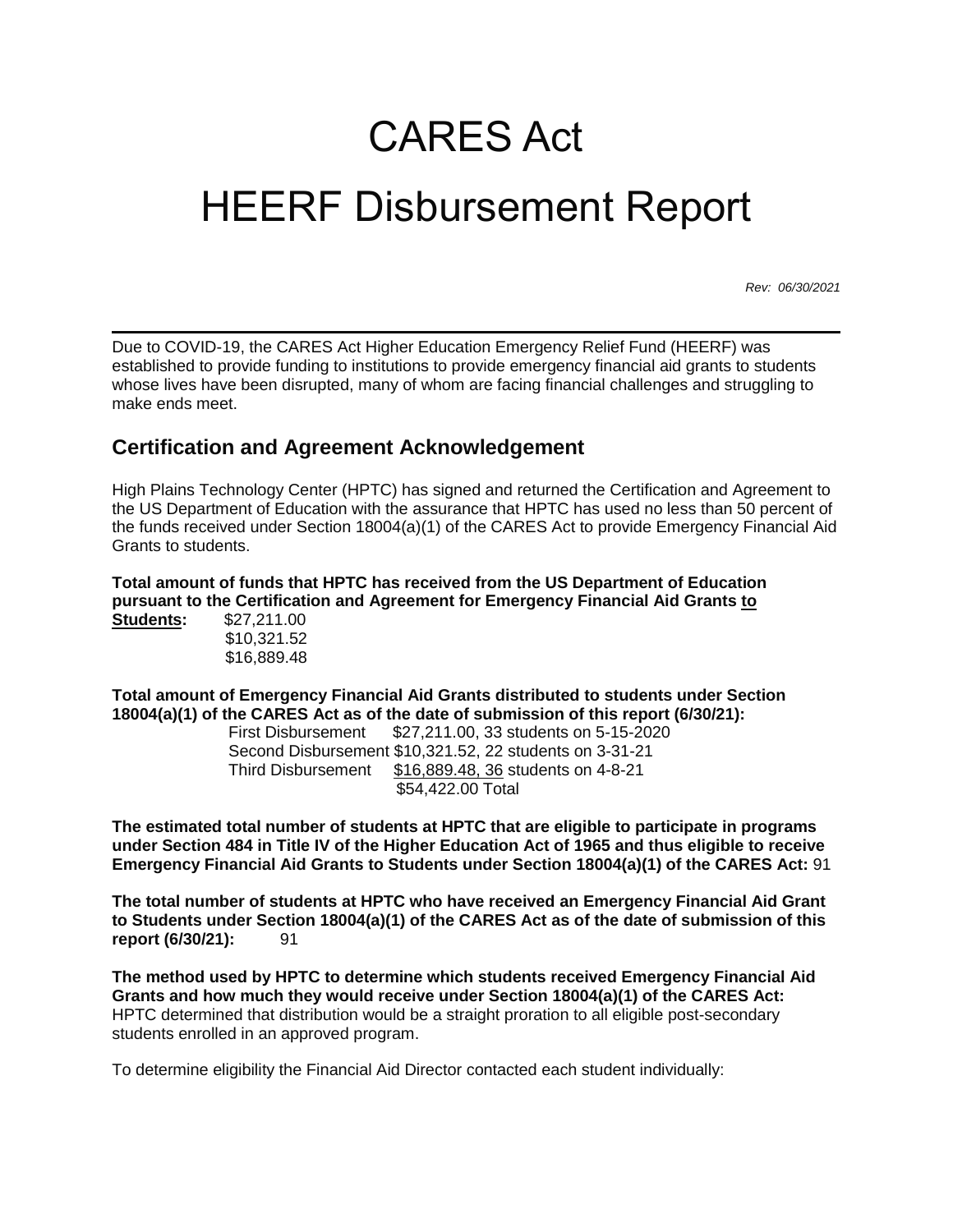- To confirm that they had expenses related to the disruption of campus operations due to the COVID-19 shutdown
- To verify that they met the requirements of Section 484 of the Higher Education Act for Title IV eligibility. **These requirements were changed by federal guidelines.**
- To set up an in person appointment to sign all documents and receive their check from a Central Office Administrative Professional

## **Student Eligibility Determination:**

In order to be eligible for these funds, a student must:

- Have been enrolled as a post-secondary student at High Plains Technology Center in an approved program as of March 13, 2020 and March 30, 2021
- Be eligible for Title IV Financial Aid funds
- Be a US Citizen or eligible Non-Citizen. **These requirements were changed by federal guidelines**
- Have a valid Social Security Number
- Have registered for the Selective Service (if male)
- Have a High School Diploma/Transcript, Homeschool Diploma/Transcript, or GED
- Have maintained Satisfactory Academic Progress
- Not be in default on any Title IV loan or owe an overpayment on any Title IV grant or loan
- Not have been convicted of a crime involving fraud in obtaining federal Title IV funds
- Not have fraudulently received or repaid Title IV loans in excess of the annual or aggregate limits
- Not have a federal or state conviction for drug possession or sale, with certain time limitations
- Have expenses related to the disruption of campus operations due to the COVID-19 shutdown which began on March 23, 2020
- Attest under penalty of perjury that he/she meets the requirements of Section 484 of the HEA
- Attest that he/she intends to use the funds for COVID-19 related expenses (such as technology expenses, course materials, housing, food, childcare, healthcare, etc.)

## **Student Documentation:**

A Student HEERF Attestation form was created to serve as documentation that each student had expenses related to the disruption of campus operations due to the COVID-19 shutdown. Students signed the form attesting under the penalty of perjury that they met the requirements of Section 484 of the Higher Education Act (HEA) and intend to use the funds for COVID-19 related expenses.

Per USDE Secretary DeVos, "Students may demonstrate eligibility by completing a FAFSA…..or by completing an application designed by the institution in which the student attests under the penalty of perjury to meeting the requirements of Section 484 of the HEA."The Funding Certification and Agreement that HPTC signed, further states "The Secretary does not consider these individual emergency financial aid grants to constitute Federal financial aid under Title IV of the HEA."

For students that had not completed a FAFSA, HPTC did its due diligence to verify that the students met the requirements of Section 484 of the HEA and are therefore eligible to receive the HEERF funds.

Documentation for the HEERF funds are kept in a file in the Financial Aid Office.

- Signed Student HEERF Attestation form.
- Student Disbursement form indicating the amount the student will receive
- Student FAFSA (if one has been completed not required by HEERF or USDE)
- Student High School Completion Status and Statement of Educational Purpose & Identity form